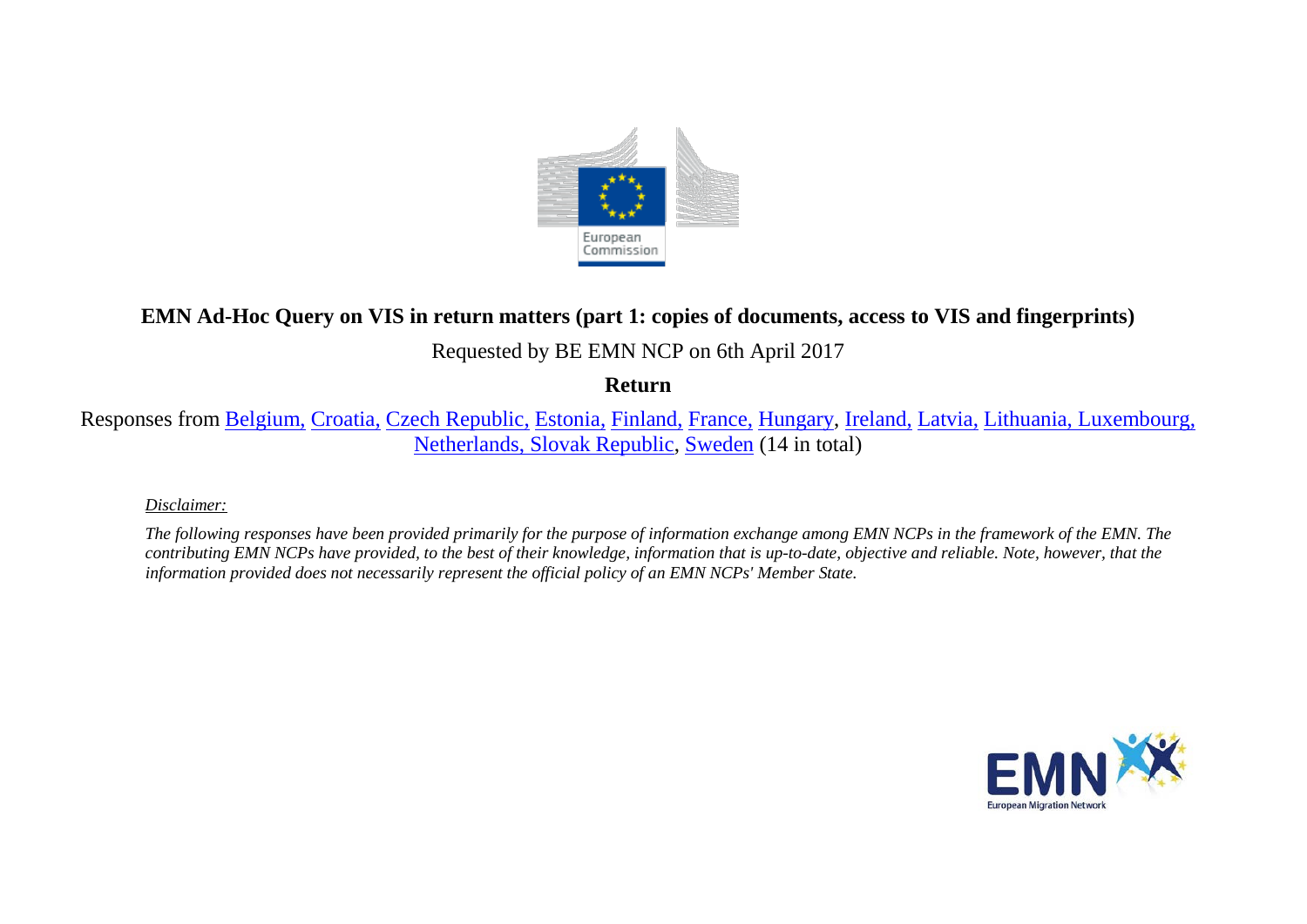#### **Background information:**

On 14 October 2016, the Commission reported to the European Parliament and the Council on the implementation of Regulation (EC)  $N^{\circ}$  767/2008 establishing the Visa Information System (VIS). The report stressed that, while the VIS is instrumental in assisting in the identification and return of illegal immigrants, its use in the return procedure has so far been rather limited and that recent trends indicate an increased need to use this instrument which provides a proof of identity necessary in a return procedure. The report further suggests how the VIS could possibly play a much more significant role for return purposes. Using the VIS within the framework of forced return has also proved challenging for the Belgian Immigration Office which faces some practical and juridical problems in this context. For this reason, the Belgian authorities would like to find out if other MS experience the same kind of problems, and how they possibly address them.

On 18 March 2016 an ad-hoc query on 'MS experiences with the use of the VIS for return purposes' was launched by the Commission (2016.1042). The current adhoc query complements the ad-hoc query of the Commission, because it focuses more on the operational and practical aspects of the use of VIS in return matters. These aspects are also not included in the scope of the 2017 EMN Study on 'Challenges and practices for establishing applicants' identity in the migration process'.

Please note that the ad-hoc query is divided into two parts due to the amount of information asked.

## **Questions**

- 1. Copies of documents: At this time the VIS Regulation doesn't provide for the storage of scanned pages of the passports in the VIS or making them available to other Member States. Based on the Belgian experience, many embassies of third countries claim that a VIS-hit as such is not enough for identification and return purposes and ask for copies of the passports. Yet, not all MS embassies or consulates in non-EU countries, which handle visa applications, store a copy of the passport to send to the asking Member States. After all, it's not provided by the VIS Regulation that information can be exchanged among the Member States. (a) Which countries of origin state that a VIS-hit is not enough, and systematically or regularly inquire after copies of the travel documents? (b) Which solution(s) have you already reached with these countries of origin to resolve this problem?(c) In which third countries do MS embassies/consulates not store copies of passports?(d) Which solution(s) have you already reached with these embassies/consulates to resolve this problem?
- 2. Access to VIS:(a) Do the services responsible for identification for the purpose of return and return within your country also have access to the VIS? Yes / no (b) If yes, do these services use the information in the context of identification and return? (c) Which practical, legal and juridical problems are inhibiting the access and / or use? (e.g. lack of legislative framework, data protection, non-cooperation of the third countries, lack of essential information (which information), quality of the information (which issues), …)
- 3. Fingerprints: Article 13.2 regarding biometric identifiers of the Visa Code (Regulation EC No 810/2009) states that fingerprints have to be taken of all visa applicants at the time of submission of the first application.(a) Do you experience hereby problems? Yes / no (b) If yes, what kind of problems? (e.g. data protection, quality of the fingerprints, non-acceptance of the fingerprint results by the third countries, non-cooperation of the third countries, no link with the passport of the TCN, …)

### **Responses**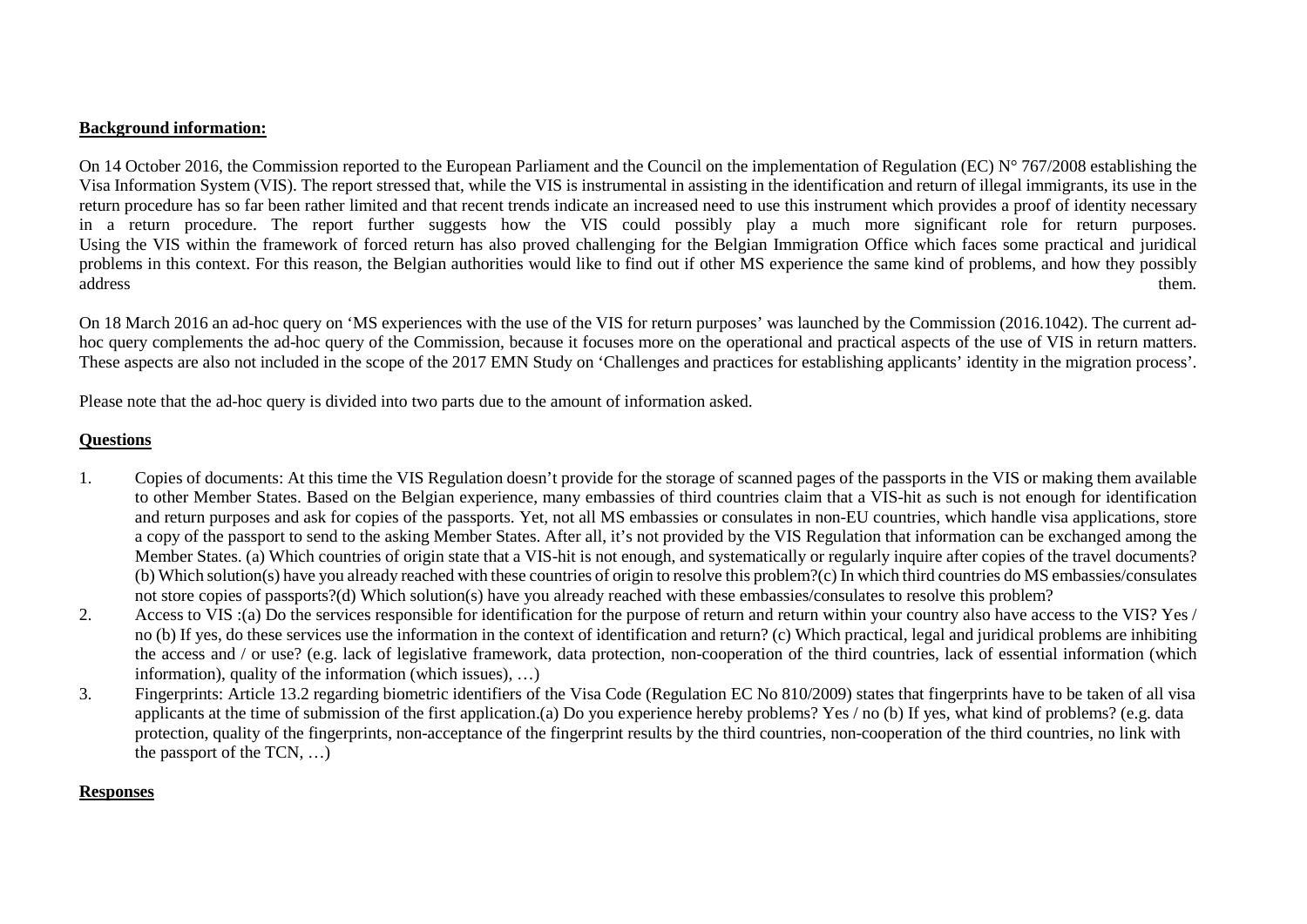<span id="page-2-1"></span><span id="page-2-0"></span>

| Country        | Wider<br><b>Dissemination</b> | <b>Response</b>                                                                                                                                                                                                                                                                                                                                                                                                                                                                                                                                                                                                                                                                                                                                                                                                                                                                                                                                                                                                                                                                                                                                                                                                                                                                                                                                                                                                                                                                                                                                                                               |
|----------------|-------------------------------|-----------------------------------------------------------------------------------------------------------------------------------------------------------------------------------------------------------------------------------------------------------------------------------------------------------------------------------------------------------------------------------------------------------------------------------------------------------------------------------------------------------------------------------------------------------------------------------------------------------------------------------------------------------------------------------------------------------------------------------------------------------------------------------------------------------------------------------------------------------------------------------------------------------------------------------------------------------------------------------------------------------------------------------------------------------------------------------------------------------------------------------------------------------------------------------------------------------------------------------------------------------------------------------------------------------------------------------------------------------------------------------------------------------------------------------------------------------------------------------------------------------------------------------------------------------------------------------------------|
| <b>Belgium</b> | Yes                           | 1. (a) Third countries are only obliged to accept a VIS hit as such on the basis of (certain) EU readmission<br>agreements, but there is no such obligation for most third countries. Belgium does not have a readmission<br>agreement with for example Morocco, Tunisia, Burundi, Guinea, Bangladesh, Suriname, Jamaica and India.<br>We also experience problems with countries that do not have national registers or databases that can be used<br>for comparison. Other countries have national registers and databases, but they are of poor quality. (b) None<br>(c) Belgian embassies / consulates store always a copy of the passport. These copies can be requested by the<br>Belgian Immigration Office or authorities of other MS in the framework of migration procedures. (d) N/A<br>since Belgium stores copies.<br>2. (a) Yes (b) Yes. VIS hits are used for identification issues; information of visa application as well as photo<br>and fingerprints can be transmitted to the third country. The Belgian Immigration Office will request through<br>Belgian embassy or directly to embassy / consulate of MS to obtain copy of passport, which will be added to<br>the identification request. (c) $N/A$<br><b>3.</b> (a) Yes (b) When a visa application is lodged, it is not always clear whether fingerprints were already taken<br>during the last five years (in which case according to Art. 13.3 of the Visa Code it is in principle not allowed<br>to take fingerprints again). A solution will hopefully be provided by the modification of the VIS-regulation. |
| Croatia        | Yes                           | 1. Croatia in not a part of the Schengen Area. Further to that, Croatia does not follow common rules in relation<br>to VIS within the Schengen Acquis. However, since March 2013 those applying for visas to travel to the<br>Croatia are required to provide their biometric data (digital photograph and finger scans). At the same time,<br>collected data can be passed over to the other states (that Croatia has signed Readmission Agreement or the<br>ones agreeing to use data for this reasons only) is with purpose of providing identity of the person and/or in<br>case the person is in the process of return.<br>2. No<br>3. No                                                                                                                                                                                                                                                                                                                                                                                                                                                                                                                                                                                                                                                                                                                                                                                                                                                                                                                                                |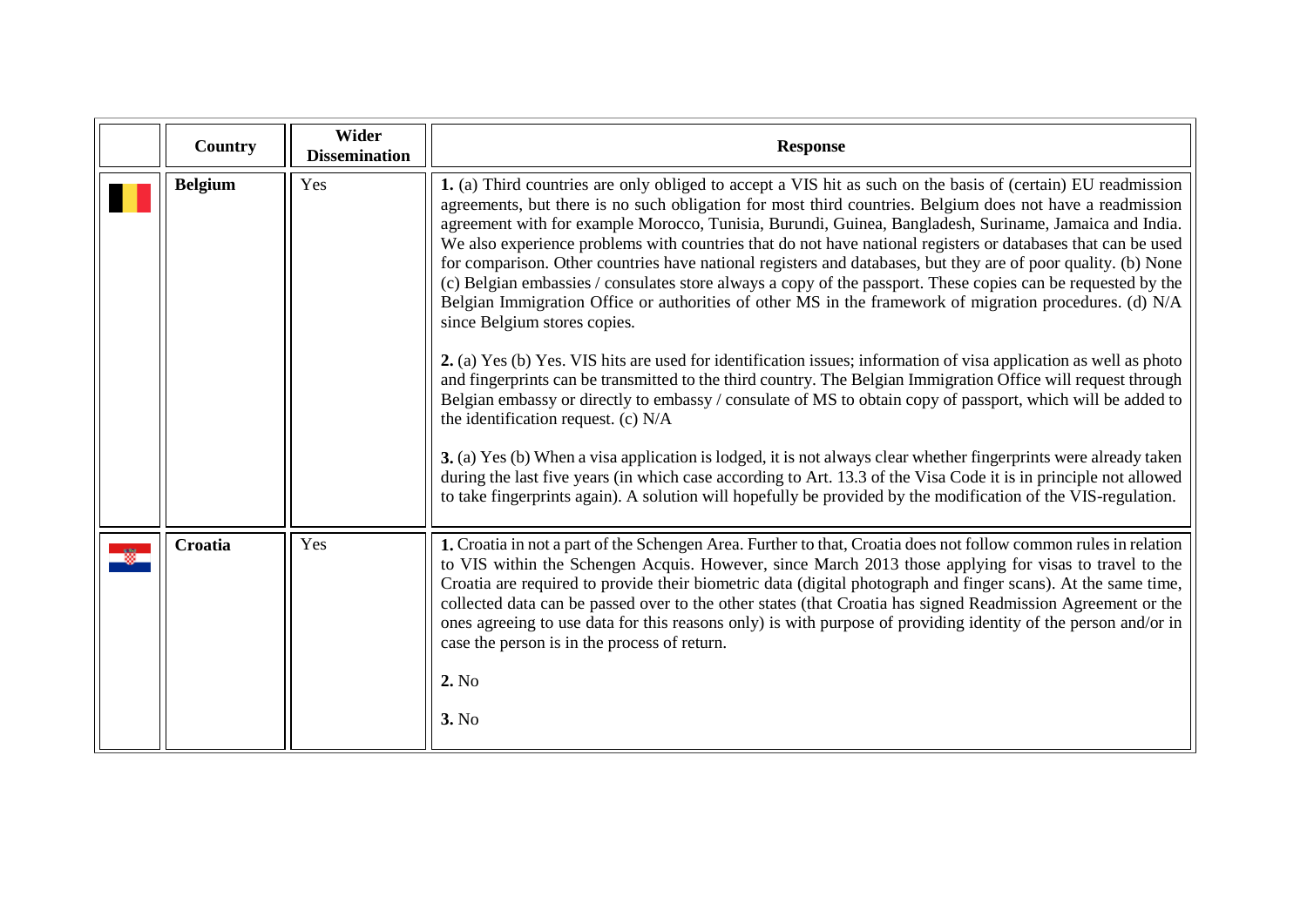<span id="page-3-4"></span><span id="page-3-3"></span><span id="page-3-2"></span><span id="page-3-1"></span><span id="page-3-0"></span>

| <b>Czech</b><br><b>Republic</b> | Yes            | 1. a) N/A b) N/A c) CZ consulates store the copies of the passports systematically in all destinations. d) N/A<br>$(2, a) + b$ ) The access to VIS is generally provided to the authorities that are responsible for verification of the<br>identity and identification of third country nationals. The information gained in this regard can be then used<br>for the return purposes. c) $N/A$<br>3. a) YES b) We experience the same problem as BE. When a visa application is lodged, it is not always clear<br>whether fingerprints were already taken during the last five years (in which case according to Art. 13.3 of the<br>Visa Code it is in principle not allowed to take fingerprints again).                                                                                                                                                                                                                                                                                                                                                                                                                     |
|---------------------------------|----------------|---------------------------------------------------------------------------------------------------------------------------------------------------------------------------------------------------------------------------------------------------------------------------------------------------------------------------------------------------------------------------------------------------------------------------------------------------------------------------------------------------------------------------------------------------------------------------------------------------------------------------------------------------------------------------------------------------------------------------------------------------------------------------------------------------------------------------------------------------------------------------------------------------------------------------------------------------------------------------------------------------------------------------------------------------------------------------------------------------------------------------------|
| <b>Estonia</b>                  | Yes            | 1. (a) Although in Estonia it would be possible to use VIS hit as a proof of person's identity and possible<br>citizenship, in practice there have not been significant amount of cases. Therefore, Estonia does not have the<br>experience on refusals received from the third countries related with use of VIS hits. (b) As we have not<br>identified the problem there have been no solutions introduced. (c) We do not have experience with other MS<br>embassies/consulates in this matter. All Estonian embassies and consulates fulfil the requirement for storing<br>passport copies. (d) We have not identified described problem.<br>2. (a) Services responsible for identification of TCN-s for the purpose of return in Estonia have Access to the<br>information stored in VIS. (b) Services responsible for identification of TCN-s for the purpose of return in<br>Estonia use all relevant information and sources available for gathering information including information<br>stored in VIS. (c) No problems identified<br>3. (a) No (b) No problems identified in relation to use of VIS in return matters. |
| <b>Finland</b>                  | N <sub>o</sub> | This EMN NCP has provided a response to the requesting EMN NCP. However, they have requested that it<br>is not disseminated further.                                                                                                                                                                                                                                                                                                                                                                                                                                                                                                                                                                                                                                                                                                                                                                                                                                                                                                                                                                                            |
| <b>France</b>                   | No             | This EMN NCP has provided a response to the requesting EMN NCP. However, they have requested that it<br>is not disseminated further.                                                                                                                                                                                                                                                                                                                                                                                                                                                                                                                                                                                                                                                                                                                                                                                                                                                                                                                                                                                            |
| <b>Hungary</b>                  | Yes            | 1. Hungary suggests that the data holder page of the passport shall be stored in VIS system. Hungary uses the<br>data from the VIS system (e.g. passport number – it is a supporting tool for identification). In practice TCNs                                                                                                                                                                                                                                                                                                                                                                                                                                                                                                                                                                                                                                                                                                                                                                                                                                                                                                 |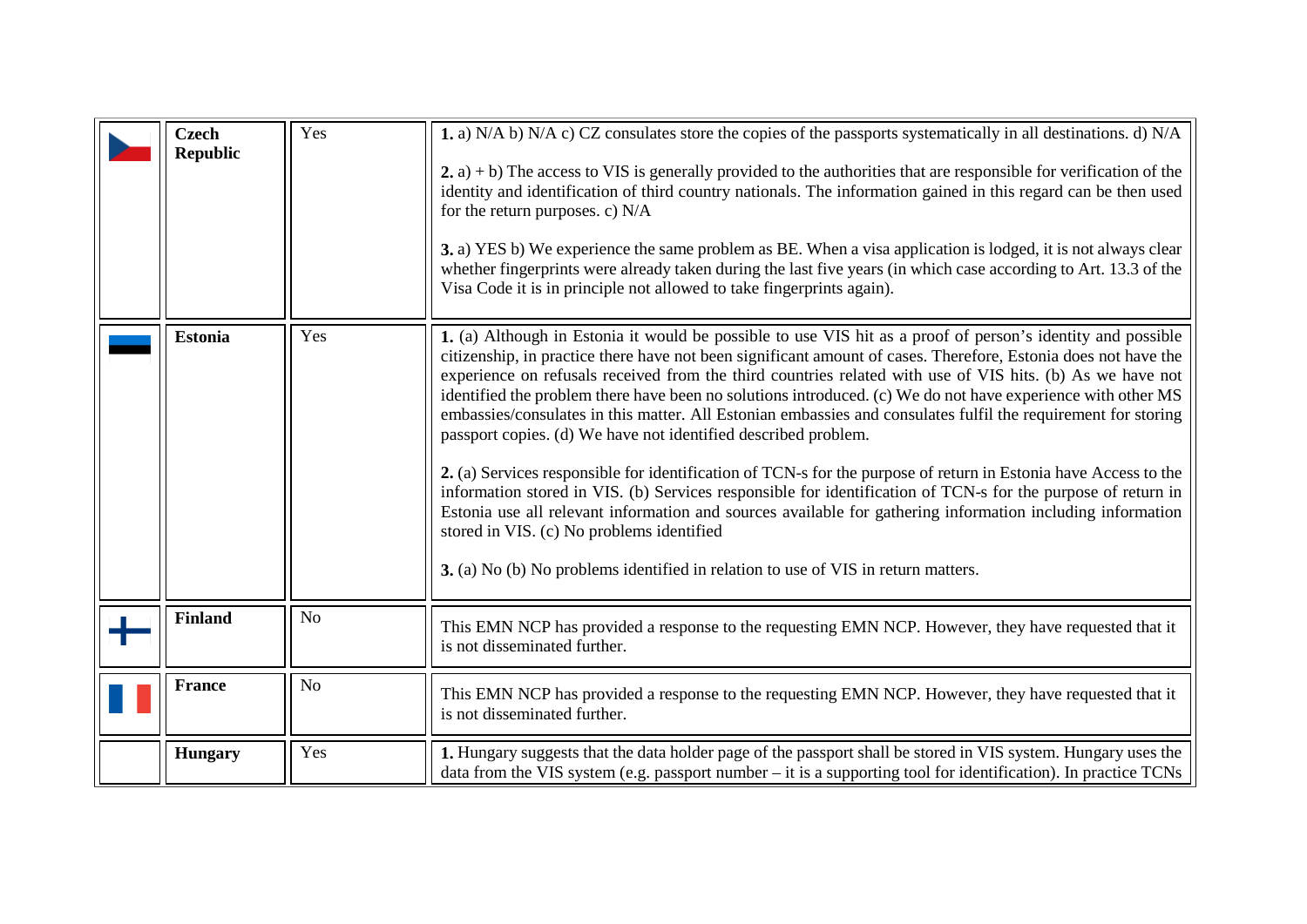<span id="page-4-1"></span><span id="page-4-0"></span>

|                |     | arriving or residing in Hungary illegally usually did not have any visa application before, therefore it is rare<br>to have cases when data can be excerpted from the system.<br>2. In the course of travel documentation procedure Hungary forwards the copy of passport to the Embassy of<br>country of origin, if available. a) and b) The authorities involved in return cases have access to the VIS system<br>in order to identify the foreigner to be returned. c) There are no legal and practical and juridical hindrances<br>concerning the access and the use of the system. There is a formal legal base on data protection. Statistics:<br>There is no statistics on VIS hits.<br>3. Not any experience.                                                                                                                                                                                                                                                                                                                                                                                                                                                                                                                                                                                                                                                                                                                             |
|----------------|-----|---------------------------------------------------------------------------------------------------------------------------------------------------------------------------------------------------------------------------------------------------------------------------------------------------------------------------------------------------------------------------------------------------------------------------------------------------------------------------------------------------------------------------------------------------------------------------------------------------------------------------------------------------------------------------------------------------------------------------------------------------------------------------------------------------------------------------------------------------------------------------------------------------------------------------------------------------------------------------------------------------------------------------------------------------------------------------------------------------------------------------------------------------------------------------------------------------------------------------------------------------------------------------------------------------------------------------------------------------------------------------------------------------------------------------------------------------|
| <b>Ireland</b> | Yes | 1. The VIS Regulation 767/2008 constitutes a development of provisions of the Schengen acquis in which<br>Ireland does not take part. Ireland does not participate in the VIS Regulation and is not bound by it or subject<br>to its application.<br>2. n/a<br>3. n/a                                                                                                                                                                                                                                                                                                                                                                                                                                                                                                                                                                                                                                                                                                                                                                                                                                                                                                                                                                                                                                                                                                                                                                             |
| Latvia         | Yes | 1. (a) The Republic of Latvia does not use VIS hit as such as a proof for readmission of third country nationals.<br>So there is no experience on refusals received from the third countries related with use of VIS hits. In case if<br>the third country national does not have travel document in a stock, but at the disposal of the competent<br>authorities responsible for return there is a copy of his/her travel document it is used for submission to the<br>third country for identification purposes either within the ordinary procedure (a copy is submitted to the<br>Embassy/consulate of the appropriate third country) or within the readmission procedure (a copy is submitted<br>to the Embassy/consulate or directly to the competent authority of the appropriate third country). In the<br>request submitted to the third country the competent authority responsible for return of foreigners can indicate<br>information gained from VIS if it can approve facts (border crossing fact or nationality of the person) upon<br>which the decision on readmission is to be taken by the third country. b) Taking into account that Latvia has<br>not experienced such cases there were no necessity to find solutions. c) The requirement on storing copies of<br>passports is fulfilled by all Embassies/consulates of Latvia also those that are in the third countries. d) Latvia<br>has not experienced such problems. |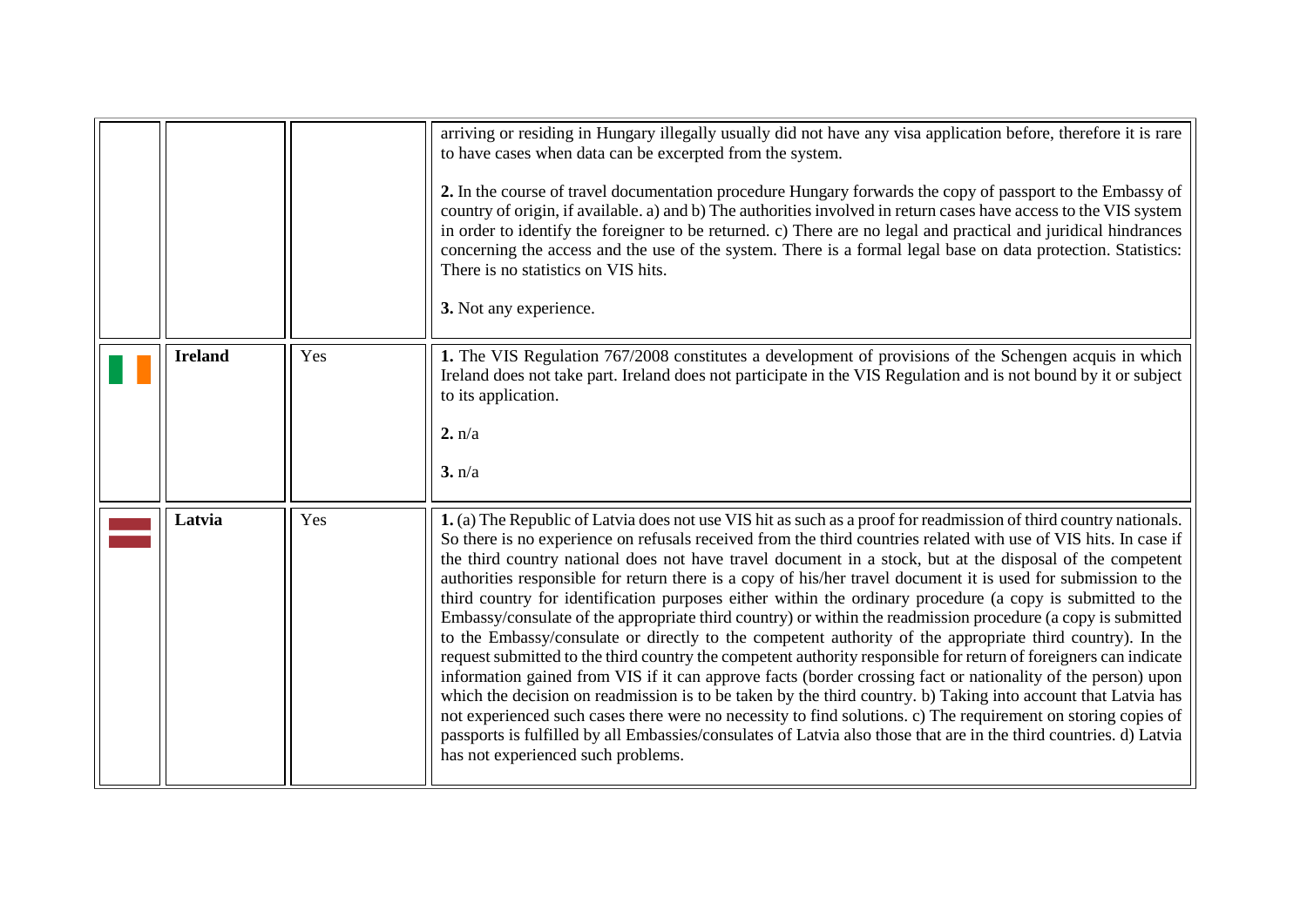<span id="page-5-0"></span>

|            |     | 2. (a) Latvian authorities responsible for return issues, including identification of foreigners, obtaining of<br>travel documents, as well as organisation and fulfilment of returns of foreigners have access to VIS. b) The<br>competent authorities of Latvia use information obtained or that they have at their disposal for identification<br>of foreigner and his/her return to the third country. c) There are no practical, legal and juridical problems<br>inhibiting the access and/or use of VIS identified by the competent authorities of Latvia.<br>3. Latvia fulfils the provisions of Article 13.2 of the Visa Code and takes fingerprints of all visa applicants at<br>the time of submission of the first application. Taking into account that Latvia does not have experience<br>related with use of fingerprints from VIS for return cases, there are no problems identified in this field.                                                                                                                                                                                                                                                                             |
|------------|-----|------------------------------------------------------------------------------------------------------------------------------------------------------------------------------------------------------------------------------------------------------------------------------------------------------------------------------------------------------------------------------------------------------------------------------------------------------------------------------------------------------------------------------------------------------------------------------------------------------------------------------------------------------------------------------------------------------------------------------------------------------------------------------------------------------------------------------------------------------------------------------------------------------------------------------------------------------------------------------------------------------------------------------------------------------------------------------------------------------------------------------------------------------------------------------------------------|
| Lithuania  | Yes | 1. Embassies and consulates operating in post-USSR territory where the majority of visas are being issued do<br>not keep copies of passports. Embassies operating in Asia and Africa do keep these documents. However,<br>undocumented foreigners being returned do not come to Lithuania with visas. Therefore Lithuania has no<br>experience in this regard.<br>2. Yes, technically services responsible for identification and return could have access to VIS. Officials at the<br>border check points have the possibility to use VIS. VIS is usually used in order to ascertain if the purpose of<br>travel corresponds to the stated purpose at the border. However, for identification and return procedures VIS<br>is not used since all undocumented foreigners come without visa.<br>3. Fingerprints are being taken during the visa application process.                                                                                                                                                                                                                                                                                                                           |
| Luxembourg | Yes | 1. (a) Which countries of origin state that a VIS-hit is not enough, and systematically or regularly inquire after<br>copies of the travel documents? Luxembourg has only had few cases which were submitted to third countries<br>and all of them were cases coming from countries of North Africa. But for them the VIS result and even a<br>copy of the passport are not enough and the authorities have anyway to proceed by the normal identification<br>procedure by sending them the fingerprints. (b) Which solution(s) have you already reached with these<br>countries of origin to resolve this problem? None (c) In which third countries do MS embassies/consulates<br>not store copies of passports? As Luxembourg doesn't have a diplomatic representation in every third country<br>other MS are issuing the visa in our name. If this would be the case we can request the file with all the<br>necessary data to our Passport Office which is responsible for visas. And normally this file contains a copy<br>of the passport of the third country national. (d) Which solution(s) have you already reached with these<br>embassies/consulates to resolve this problem? N/A |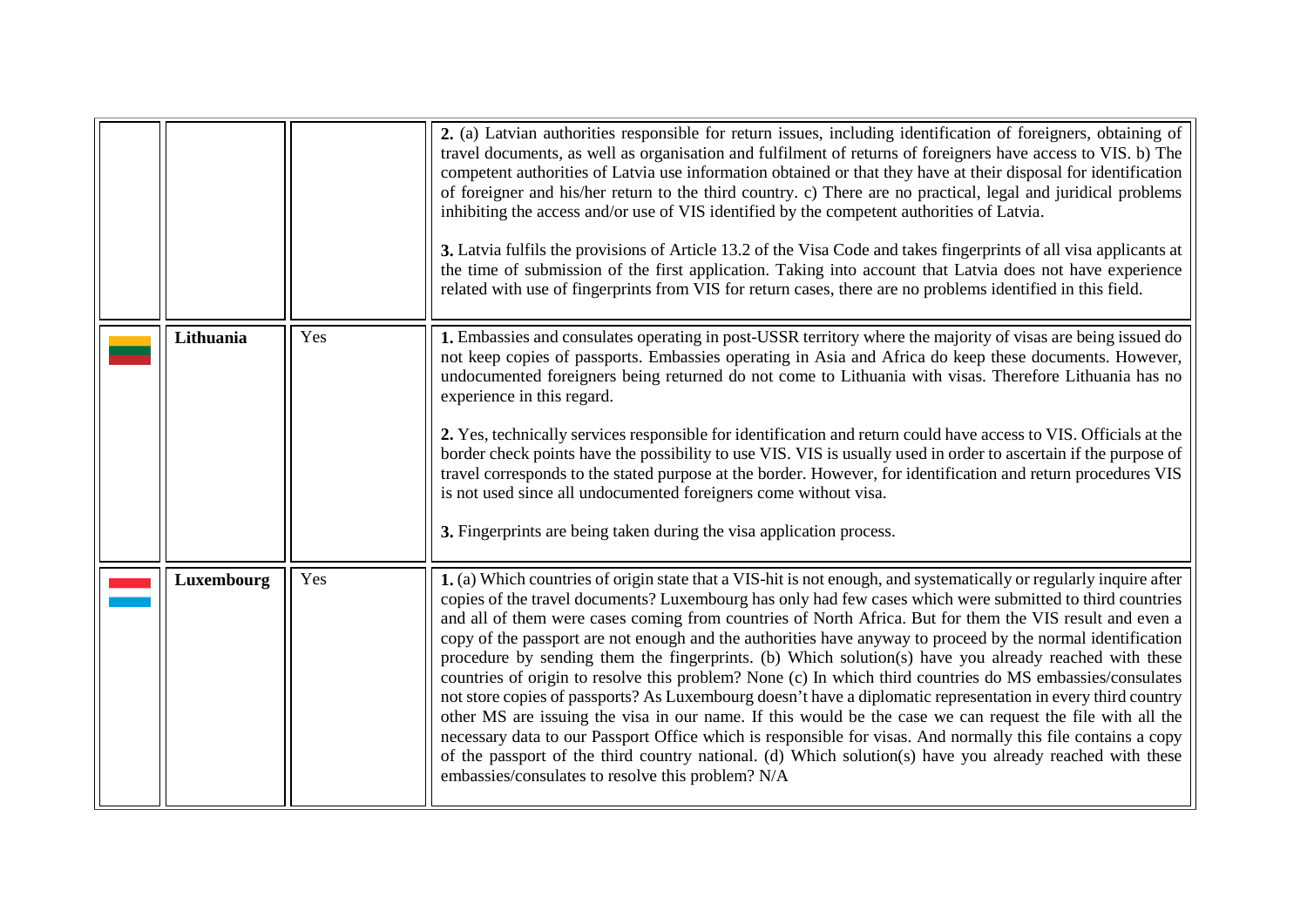<span id="page-6-0"></span>

|                                  |                | 2. a) Do the services responsible for identification for the purpose of return and return within your country<br>also have access to the VIS? No, only the Judicial Police and the police at the airport have access to the VIS.<br>(b) If yes, do these services use the information in the context of identification and return? But if an illegal<br>third country national is apprehended by the police, the Return Department of the Immigration Directorate<br>requests the Judicial Police or the Police at the airport to do the verification in the VIS and if the result is<br>positive, the information is used for identification purposes. (c) Which practical, legal and juridical problems<br>are inhibiting the access and / or use? (e.g. lack of legislative framework, data protection, non-cooperation of<br>the third countries, lack of essential information (which information), quality of the information (which<br>issues),  None<br>3. (a) Do you experience hereby problems? Yes / no No (b) If yes, what kind of problems? (e.g. data<br>protection, quality of the fingerprints, non-acceptance of the fingerprint results by the third countries, non-<br>cooperation of the third countries, no link with the passport of the TCN, ) N/A                                                                |
|----------------------------------|----------------|------------------------------------------------------------------------------------------------------------------------------------------------------------------------------------------------------------------------------------------------------------------------------------------------------------------------------------------------------------------------------------------------------------------------------------------------------------------------------------------------------------------------------------------------------------------------------------------------------------------------------------------------------------------------------------------------------------------------------------------------------------------------------------------------------------------------------------------------------------------------------------------------------------------------------------------------------------------------------------------------------------------------------------------------------------------------------------------------------------------------------------------------------------------------------------------------------------------------------------------------------------------------------------------------------------------------------------------|
| <b>Netherlands</b>               | N <sub>o</sub> | This EMN NCP has provided a response to the requesting EMN NCP. However, they have requested that it<br>is not disseminated further.                                                                                                                                                                                                                                                                                                                                                                                                                                                                                                                                                                                                                                                                                                                                                                                                                                                                                                                                                                                                                                                                                                                                                                                                     |
| <b>Slovak</b><br><b>Republic</b> | Yes            | 1. Slovak Republic believes that IT system VTSMail provides enough space and functionality for exchange<br>of requested information. Storing of fingerprints together with photo of requester represents sufficient basis<br>to identify the person. So far the Slovak Republic has not contacted any embassies to obtain a copy of travel<br>document into which a visa was issued. In case that a person was screened in VIS with a positive result, this<br>wasn't the only proof confirming identity, based on which the Slovak republic requested embassy of a third<br>country to issue a travel document. According to the information received from detention facility for<br>foreigners (which usually secures temporary travel documents for foreigners), the Slovak Republic has not<br>approached embassy of a third country with a request to issue temporary travel document solely based on the<br>information of identity received from IS VIS.<br>2. a) Executive departments, which issue expulsion decisions, have access to VIS and ability to screen by<br>fingerprints. Departments securing return operations have access to VIS without ability to screen by<br>fingerprints. b) Yes. c) Slovak Republic does not record any problems related to restricting access or using<br>the system.<br>3. a) No. b) N/A. |